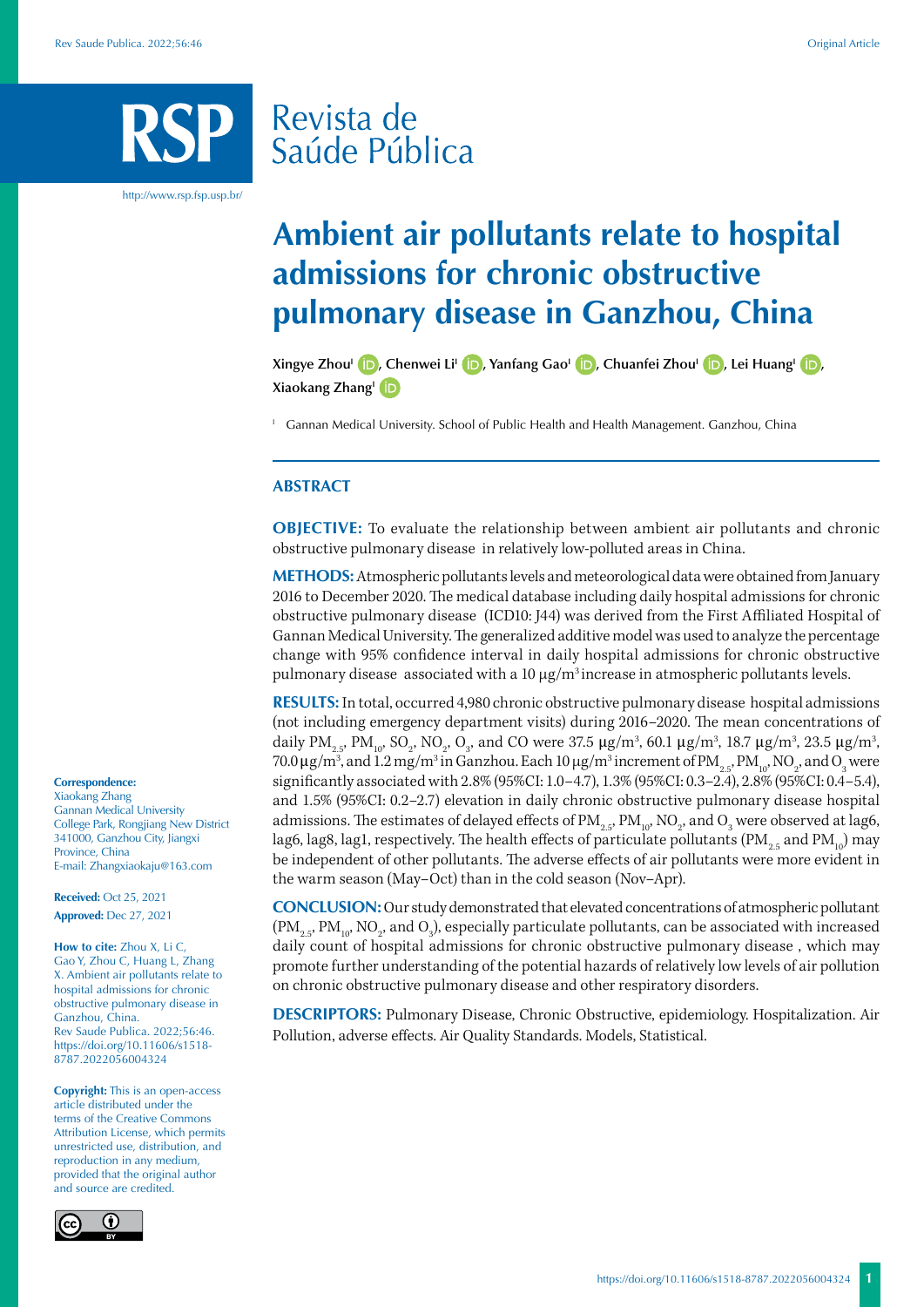# **INTRODUCTION**

Chronic obstructive pulmonary disease (COPD), the third leading cause of morbidity and mortality in the world<sup>1,2</sup>, is characterized by a chronic inflammation of the lung that is not fully reversible and persistently limited airflow<sup>3</sup>. Because of the slow and partly irreversible progression of the disease, COPD is difficult to treat and can impose a significant financial burden on society<sup>4</sup>. Several articles indicated that ambient air pollutants exposure is a non-negligible risk factor for COPD. A study by Hwang et al.<sup>5</sup> reported that particulate matter  $\leq 2.5$  µm in aerodynamic diameter (PM<sub>2.5</sub>) was positively associated with daily hospital admissions for acute exacerbation of COPD. Similarly, analyzing 73,076 hospital admission visits in Beijing, Gao et al. $^6$  confirmed a 10 mg/m $^3$  increase of PM $_{\rm 2.5^{\prime}}$  particulate matter ≤ 10 μm in aerodynamic diameter(PM<sub>10</sub>), sulfur dioxide (SO<sub>2</sub>), nitrogen dioxide  $(\mathrm{NO}_2)$  and carbon monoxide (CO) concentration corresponded to a 0.8% ,0.9%, 2.1%, 3%, 6% increase in percent change in hospital admissions for COPD, respectively. In China, more attention was paid to air pollution prevention and control in the heavy pollution cities, such as Beijing, than in the low pollution cities, even though some articles indicated that the cities with less pollution showed greater risks of respiratory disorders<sup>7,8</sup>. Ganzhou is in the subtropical monsoon zone in the southern part of Jiangxi province. In 2020, the average daily concentration of PM $_{2.5}$ , PM $_{10}$ , SO $_2$ , NO $_2$ , ozone(O $_3$ ), and CO in Ganzhou were 24  $\mu$ g/m $^3$ , 41 μg/m<sup>3</sup>, 9 μg/m<sup>3</sup>, 17 μg/m<sup>3</sup>, 63 μg/m<sup>3</sup>, and 0.9 mg/m<sup>3</sup>, respectively, which are lower than the average concentration of 337 cities in China (33 μg/m<sup>3</sup>, 56 μg/m<sup>3</sup>, 10 μg/m<sup>3</sup>, 24 μg/m<sup>3</sup>, 138  $\mu$ g/m<sup>3</sup>, and 1.3 mg/m<sup>3</sup>, respectively)<sup>9</sup>. Therefore, the cities with relatively low pollution levels, like Ganzhou, caught our attention.

To address the limitations of previous studies, we aimed to explore the association between ambient air pollutants and daily COPD hospital admissions in Ganzhou, China, from 2016 to 2020. Seasonal effects were also investigated.

# **METHODS**

# **Data Collection**

The data of COPD hospital admissions was obtained from First Affiliated Hospital of Gannan Medical University. Data elements of standardized electronic medical records include date of birth, date of hospital visit, gender, Chinese discharge diagnosis, 10th Revision (ICD-10) code, etc. Daily counts of hospital admissions for COPD (ICD-10 codes J44) were extracted from the medical database for the period of 2016–2020 (a total of 1,827 days). The health effects of exposure to atmospheric pollutants were evaluated by daily COPD hospital admissions.

The concentrations of air pollutants were measured by five fixed monitoring stations in Ganzhou, and the daily average concentrations at these monitoring stations were regarded as the daily level for each pollutant. In the study, we used daily means for  $\text{PM}_{_{2.5}}, \text{PM}_{_{10}}, \text{SO}_{_2},$ NO<sub>2</sub>, and CO, and the daily maximum of 8-h means for O<sub>3</sub>. Furthermore, meteorological data, including relative humidity (%) and daily temperature (°C), were collected from Jiangxi Meteorological Bureau during the study period. No data for daily atmospheric pollutant concentration and meteorological characteristics are missing.

#### **Statistical Analysis**

The database was constructed using Microsoft Excel, including daily mean concentrations of atmospheric pollutants, meteorological factors and daily hospital admissions for COPD. The SPSS software was used for statistical description and the 'mgcv' package in R was used for statistical analysis. Spearman's correlation test was selected to explore the correlation between ambient air pollutants and meteorological factors.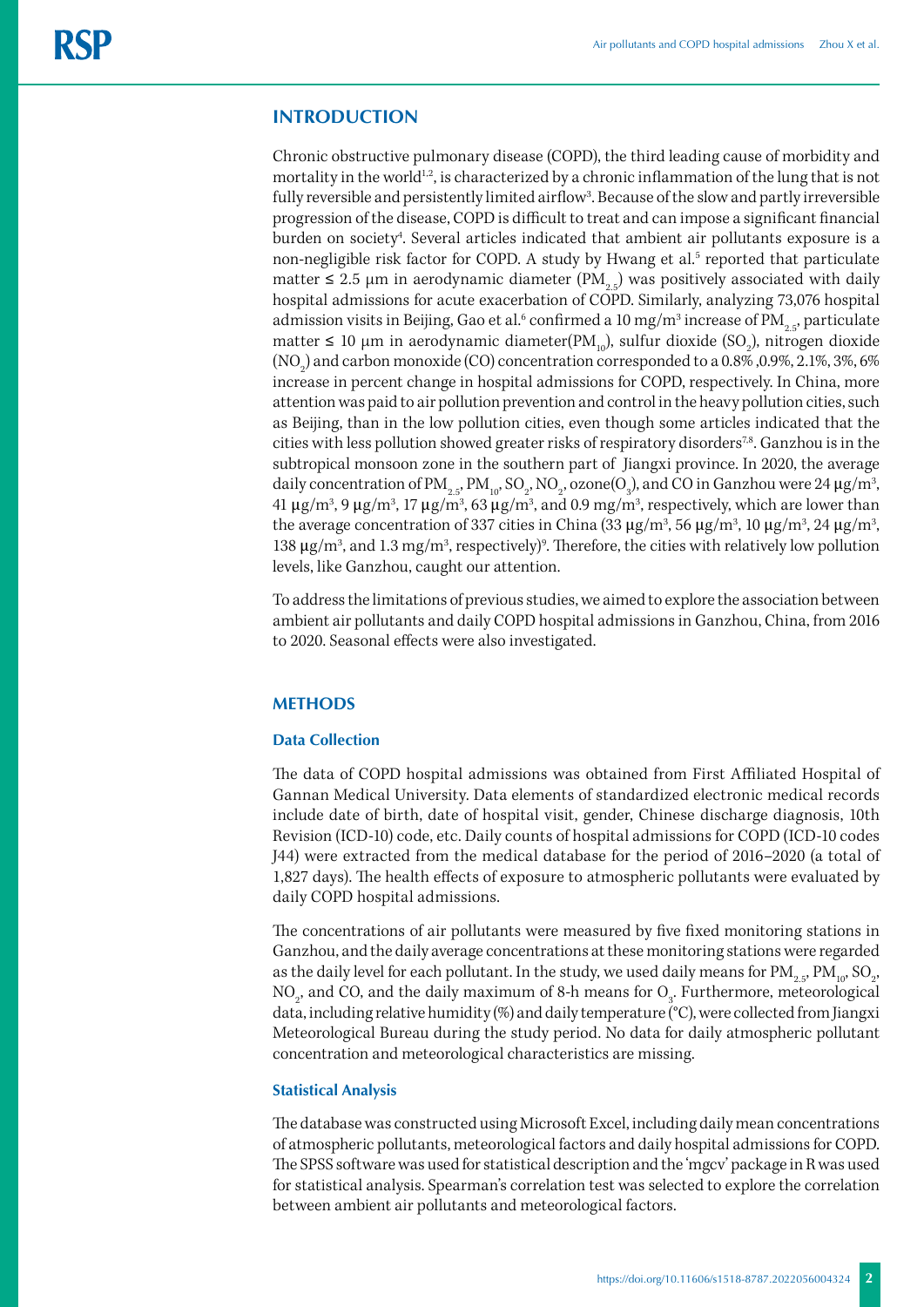Compared with the total urban population, daily COPD hospital admissions are a small probability event, which conforms to the Poisson distribution of the generalized additive model (GAM)<sup>10,11</sup>. Therefore, GAM was selected to assess the relationship between hospital admissions and atmospheric pollutants in this study. The model is as follows:

# *Log[E(Y*<sup>t</sup> *)]=α+βX*<sup>t</sup> *+ns(time, df)+ns(Temp, df)+ns(RH, df)+DOW*

 $E(Y_t)$  indicates the expected daily count of hospital admissions on day t;  $\alpha$  means a constant;  $\beta$  and  $X_t$  refer to the regression coefficient and the concentration of ambient air pollutant at day t, respectively; ns means natural spline function; df represent the degrees of freedom; DOW refers to the day of the week.

Several analyses were made to investigate the association between air pollution and hospital admissions for COPD. First, single-day lag models (lag0 to lag15) as well as cumulative lags models (lag01 to lag015) were selected to assess the effects of single atmospheric pollutant. Then, multi-pollutant models were used to check the effects of single air pollutant after adjustment by others. Finally, hospital admissions data were stratified by season to explore the relationship between atmospheric pollutants and COPD in different subgroups. Based on the local climate, November to April is considered the cold season and May to October the warm one.

In the study, the outcomes were described as the percentage change (PC) and 95% confidence interval (95%CI) of COPD hospital admissions with each 10  $\mu$ g/m $^3$  increase of atmospheric pollutant per day. Statistical significance was considered when p < 0.05.

# **RESULTS**

Table 1 shows the descriptive summary of daily COPD hospital admissions, air pollutants levels, and meteorological conditions. From January 1st, 2016 to December 31st, 2020, a total of 4,980 hospital admissions for COPD in Ganzhou, in which 81.6% were males and 70.4% were over 65 years old, formed the basis of our study. The annual number of the daily hospital admissions for COPD was 650 (13.1%), 648 (13.0%), 1,114 (22.4%), 1,502 (30.1%), and 1,066 (21.4%) for the five respective years (2016–2020). On average, occurred three hospital admissions per day due to COPD. During the study period, the daily mean concentrations (standard deviation) of  $\text{PM}_{_{2.5}}, \text{PM}_{_{10}}, \text{SO}_{_2}, \text{NO}_{_2}, \text{O}_{_3}$  and CO were 37.5 (21.2) μg/m<sup>3</sup>, 60.1 (33.8) μg/m<sup>3</sup>, 18.7 (11.3) μg/m<sup>3</sup>, 23.5 (13.6) μg/m<sup>3</sup>, 70.0 (32.6) μg/m<sup>3</sup>,

**Table 1.** Descriptive summary of daily COPD hospital admissions, atmospheric pollutants concentrations, and meteorological conditions.

|                                | Mean $\pm$ SD   | <b>Minimum</b> | $P_{25}$ | <b>Median</b> | $P(_{75})$     | <b>Maximum</b> |
|--------------------------------|-----------------|----------------|----------|---------------|----------------|----------------|
| <b>COPD</b>                    | $2.7 \pm 2.0$   | $\mathbf{0}$   | 1        | 2             | $\overline{4}$ | 13             |
| $PM_{25} (\mu g/m^3)$          | $37.5 \pm 21.2$ | 6              | 23       | 33            | 47             | 197            |
| $PM_{10}$ (µg/m <sup>3</sup> ) | $60.1 \pm 33.8$ | 11             | 36       | 52            | 76             | 258            |
| $SO2(\mu g/m^3)$               | $18.7 \pm 11.3$ | $\overline{2}$ | 11       | 16            | 23             | 73             |
| $NO2(\mu g/m3)$                | $23.5 \pm 13.6$ | $\overline{4}$ | 14       | 20            | 28             | 94             |
| $O2(\mu g/m^3)$                | $70.0 \pm 32.6$ | $\overline{4}$ | 46       | 67            | 91             | 194            |
| $CO \ (mg/m3)$                 | $1.2 \pm 0.3$   | 0.6            | 1.0      | 1.2           | 1.4            | 2.9            |
| Temperature $(^{\circ}C)$      | $19.7 \pm 8.1$  | $\overline{0}$ | 13       | 21            | 27             | 32             |
| Relative humidity (%)          | $74.4 \pm 12.2$ | 35             | 65       | 74            | 84             | 99             |

SD: standard deviation; P: percentile; COPD: chronic obstructive pulmonary disease; PM<sub>25</sub>: particulate matter ≤ 2.5 μm in aerodynamic diameter; PM<sub>10</sub>: particulate matter ≤ 10 μm in aerodynamic diameter; SO<sub>2</sub>: sulfur dioxide; NO<sub>2</sub>: nitrogen dioxide; O<sub>3</sub>: ozone; CO: carbon monoxide.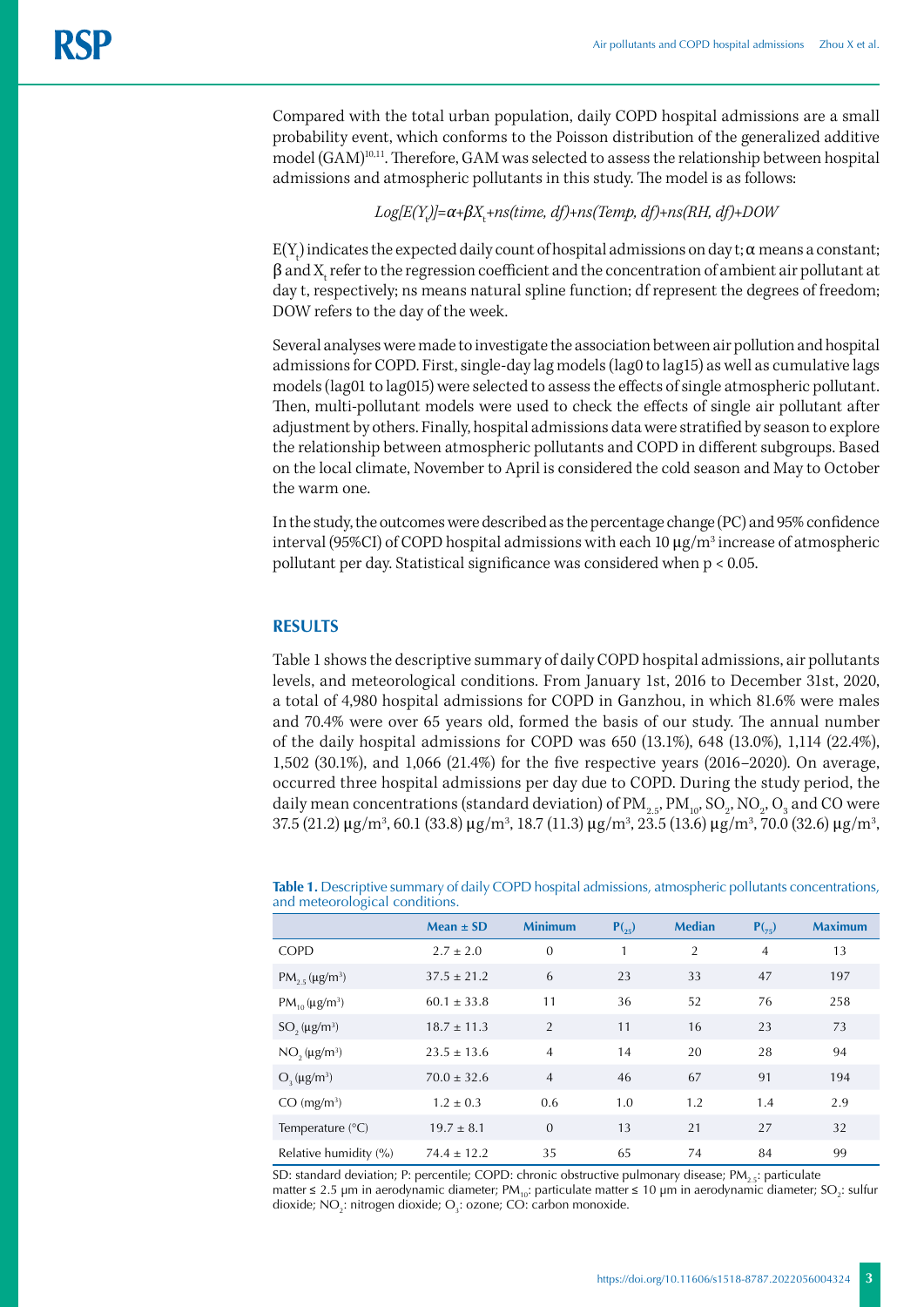and 1.2 (0.3) mg/m<sup>3</sup>, respectively. The daily mean temperature was 19.7°C and relative humidity was 74.4%.

Table 2 shows the Spearman correlation between air pollutants and meteorological parameters. All the correlation coefficients between atmospheric pollutants and meteorological factors in this study were statistically significant. The levels of PM<sub>25</sub>, PM<sub>10</sub>, and  $\mathrm{SO}_2$  were positively correlated with other air pollutant (correlation coefficient = 0.22–0.96), whereas  $O_3$  was negatively correlated with NO<sub>2</sub>, CO (correlation coefficient = -0.09 to -0.18). Temperature was negatively correlated with PM $_{_{2.5^{\prime}}}$  PM $_{_{10^{\prime}}}$ , NO $_{_2^{\prime}}$ , and CO (correlation coefficient = -0.13 to -0.39); however, it showed a significant positive correlation with  $SO_2$ and  $O_3$  (correlation coefficient = 0.07–0.37). Moreover, the relative humidity was negatively correlated with all the air pollutants (correlation coefficient = -0.08 to -0.65) except CO (correlation coefficient  $= 0.21$ ).

Figure 1 summarizes the analysis results in both single-day lag models (lag0 to lag15) and cumulative lags models (lag01 to lag015) for the percentage change in daily hospital admissions for COPD with per  $10 \mu g/m^3$  increase of ambient air pollutants concentrations. The estimates using cumulative lags were higher than those using single-day lag. Overall,  $\text{PM}_{2.5}$ ,  $\text{PM}_{10}$ , NO<sub>2</sub>, and O<sub>3</sub> were positively related to COPD hospital admissions, while SO<sub>2</sub> and CO showed no significant relationship in single-day lag models and cumulative lags models. In single-day lag model, the delayed effects of  $PM_{2.5}$  and  $PM_{10}$  were generally significant on lag6 and lag7, with the largest effect observed on lag6 ( $\text{PM}_{2.5}$ : PC = 2.8%; 95%CI: 1–4.7; PM<sub>10</sub>: PC = 1.3%; 95%CI: 0.3–2.4). For NO<sub>2</sub>, the significant associations were observed on lag8 and lag9, and reached the maximum at lag9 (PC = 3.6%; 95%CI: 1.2–6.2). The single-day lag effects of  $\mathrm{O}_3^{}$  were significant on lag1, lag4, and lag5, with the largest effect observed on lag1 (PC = 1.5%; 95%CI = 0.2–2.7). In cumulative lags model, increases of 10 μg/m<sup>3</sup> in the concentrations of PM<sub>2.5</sub>, PM<sub>10</sub>, NO<sub>2</sub>, and O<sub>3</sub> were associated with increases of 6.6% (95%CI: 2.3–11.0), 3.5% (95%CI: 1.3–5.9), 7.1% (95%CI: 0.5–14.1), and 2.9% (95%CI: 0.6–5.4), respectively, in daily hospital admissions for COPD.

The results of the multiple pollutant models are showed in Table 3. When adjusted by NO<sub>2</sub> as well as  $\mathrm{O}_{3}$ , the association between particulate pollutants (PM $_{2.5}$  and PM $_{10}$ ) and COPD hospital admissions slightly changed and still showed statistical significance. After NO<sub>2</sub> was controlled in the multi-pollutant model, the association between  $\mathrm{O}_\mathrm{3}$  and hospital admissions were relatively stable. Adjusted by  $\mathrm{O}_{\mathfrak{z}},$  the association between  $\mathrm{NO}_{\mathfrak{z}}$  and hospital admissions declined slightly, but still kept statistically significant. However, particulate pollutants weakened the effect of NO<sub>2</sub> and O<sub>3</sub>, making them meaningless.

As shown in Figure 2, PM $_{\rm 2.5}$ , PM $_{\rm 10}$ , and  $\rm O_3$  were significantly associated with daily hospital admissions for COPD in the warm season (May–Oct). In contrast, the association between

|                   | $PM_{2.5}$ | $PM_{10}$      | SO <sub>2</sub> | NO <sub>2</sub> | $\mathbf{O}_3$ | $\overline{c}$ | <b>Temperature</b> | <b>Relative</b><br>humidity |
|-------------------|------------|----------------|-----------------|-----------------|----------------|----------------|--------------------|-----------------------------|
| $PM_{2.5}$        | 1          |                |                 |                 |                |                |                    |                             |
| $PM_{10}$         | 0.96       | $\overline{1}$ |                 |                 |                |                |                    |                             |
| SO <sub>2</sub>   | 0.69       | 0.71           | 1               |                 |                |                |                    |                             |
| NO <sub>2</sub>   | 0.62       | 0.66           | 0.51            | $\mathbf{1}$    |                |                |                    |                             |
| $O_3$             | 0.26       | 0.33           | 0.22            | $-0.09$         | 1              |                |                    |                             |
| CO                | 0.45       | 0.39           | 0.29            | 0.40            | $-0.18$        | $\mathbf{1}$   |                    |                             |
| Temperature       | $-0.21$    | $-0.13$        | 0.07            | $-0.39$         | 0.37           | $-0.32$        | 1                  |                             |
| Relative humidity | $-0.23$    | $-0.36$        | $-0.29$         | $-0.08$         | $-0.65$        | 0.21           | $-0.32$            |                             |

**Table 2.** Spearman's correlation between atmospheric pollutants and meteorological parameters.

PM<sub>25</sub>: particulate matter ≤ 2.5 μm in aerodynamic diameter; PM<sub>10</sub>: particulate matter ≤ 10 μm in aerodynamic diameter; SO<sub>2</sub>: sulfur dioxide; NO<sub>2</sub>: nitrogen dioxide; O<sub>3</sub>: ozone; CO: carbon monoxide. Note: all correlation coefficients are statistically significant (p < 0.05).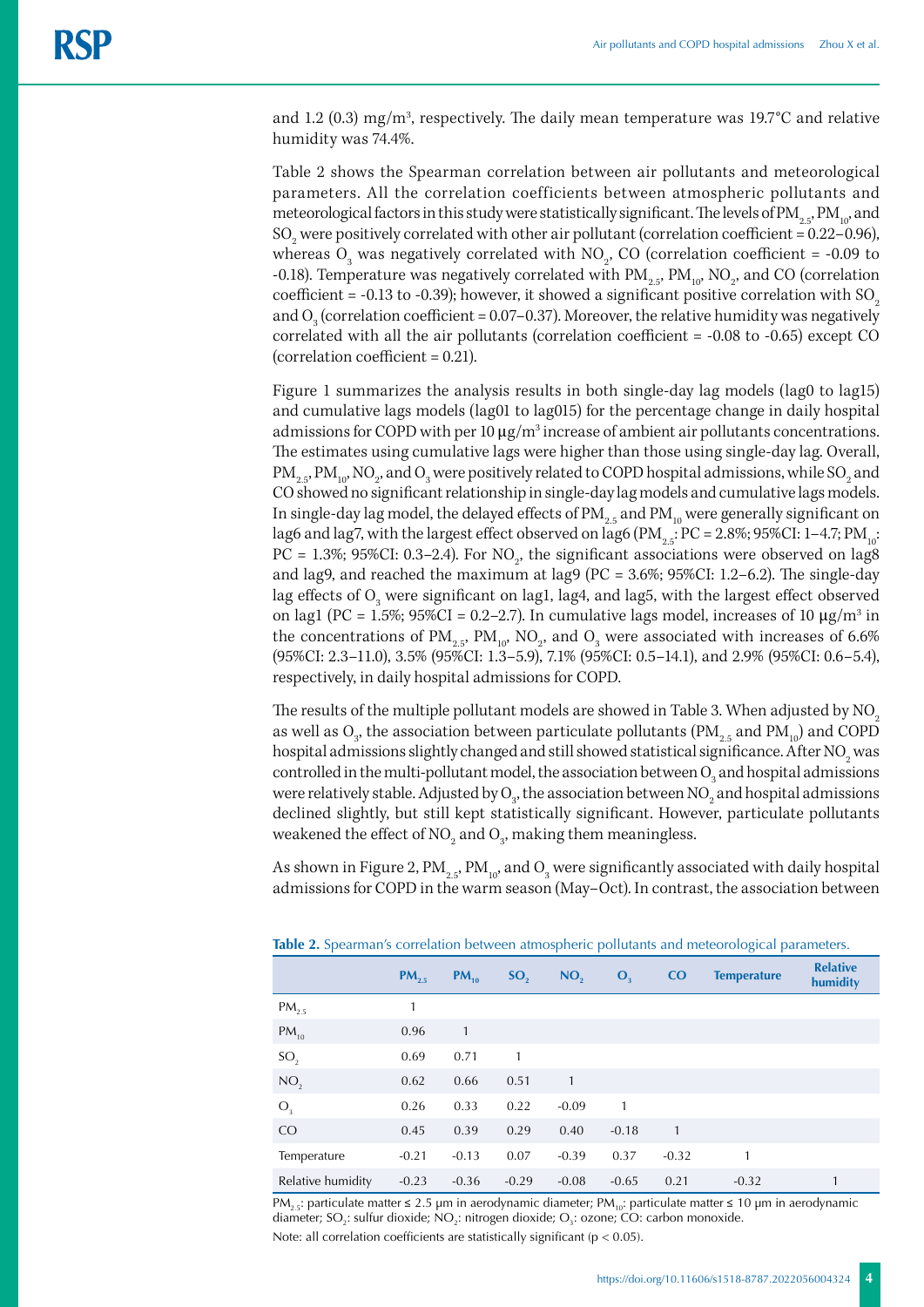atmospheric pollutants and hospital admissions was not observed in the cold season (Nov–Apr). At lag07, each 10 μg/m $^3$  increase in concentrations of PM $_{\rm 2.5'}$  PM $_{\rm 10'}$  and O $_{\rm 3}$ corresponded to a 5.2% (95%CI: 0.5–10.0), 8.4% (95%CI: 3.8–13.3), and 3.5% (95%CI: 0.6–6.4) increase in daily COPD hospital admissions in the warm season, respectively.



95%CI: 95% confidence interval; COPD: chronic obstructive pulmonary disease; PM<sub>2.5</sub>: particulate matter ≤ 2.5 µm in aerodynamic diameter; PM<sub>10</sub>: particulate matter ≤ 10 µm in aerodynamic diameter; SO<sub>2</sub>: sulfur dioxide; NO<sub>2</sub>: nitrogen dioxide; O<sub>3</sub>: ozone; CO: carbon monoxide. Note: the lines in red color mean statistical significance.

**Figure 1.** Percentage changes with 95%CI in hospital admissions for COPD with each 10 µg/m<sup>3</sup> increase in atmospheric pollutants levels by single-day lag models ( $\tilde{A} \sim F$ ) and cumulative lags models ( $G \sim L$ ).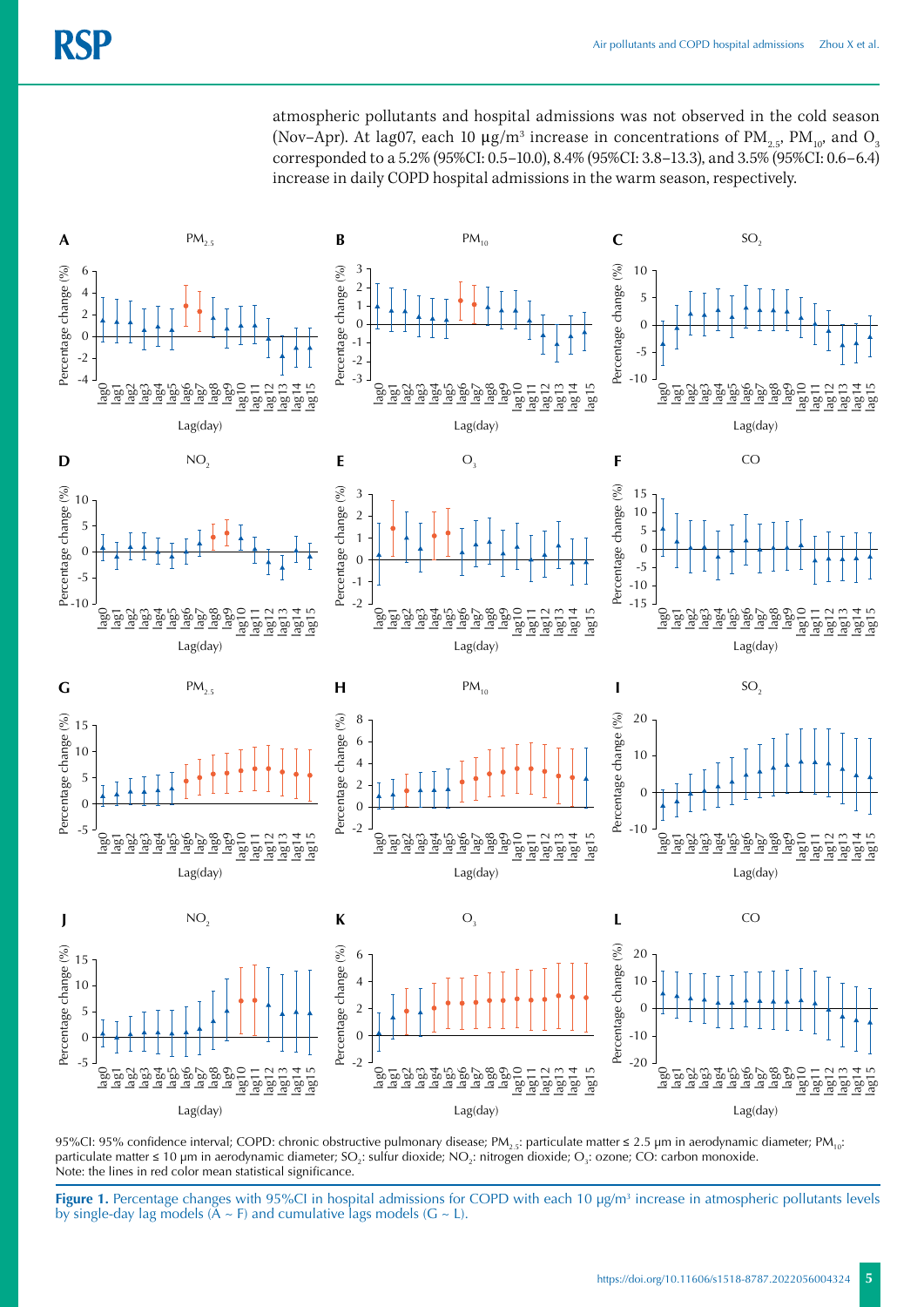|                 | <b>Multi-pollutant models</b> | <b>Percent change</b> | 95%CI                    |
|-----------------|-------------------------------|-----------------------|--------------------------|
| $PM_{2.5}$      |                               | 6.6                   | $(2.3 - 11.0)^a$         |
|                 | $+NO2$                        | 6.3                   | $(1.5 - 11.6)^a$         |
|                 | $+O_3$                        | 5.9                   | $(0.9 - 11.1)^a$         |
| $PM_{10}$       |                               | 3.5                   | $(1.3-5.8)^a$            |
|                 | $+NO2$                        | 3.4                   | $(0.8 - 6.4)^a$          |
|                 | $+O3$                         | 3.2                   | $(0.6 - 5.5)^a$          |
| NO <sub>2</sub> |                               | 7.1                   | $(0.5 - 14.1)^a$         |
|                 | $+PM_{2.5}$                   | 1.3                   | $(-6.3 - 9.4)$           |
|                 | $+PM_{10}$                    | 1.6                   | $(-7.4 - 11.3)$          |
|                 | $+O3$                         | 6.8                   | $(0.4 - 12.3)^a$         |
| $O_3$           |                               | 2.9                   | $(0.6-5.4)$ <sup>a</sup> |
|                 | $+PM_{2.5}$                   | 1.6                   | $(-1.3-4.7)$             |
|                 | $+PM_{10}$                    | 2.0                   | $(-1.0 - 5.2)$           |
|                 | $+NO2$                        | 2.8                   | $(0.5-5.4)$ <sup>a</sup> |

**Table 3.** Percent change (95%CI) in COPD hospital admissions in multi-pollutant models.

95%CI: 95% confidence interval; COPD: chronic obstructive pulmonary disease.  $a$  p  $< 0.05$ 

Note: the effects of multiday lag were used for daily COPD hospital admissions.



95%CI: 95% confidence interval; COPD: chronic obstructive pulmonary disease; PM<sub>2.5</sub>: particulate matter ≤ 2.5 µm in aerodynamic diameter; PM<sub>10</sub>: particulate matter ≤ 10 µm in aerodynamic diameter; SO<sub>2</sub>: sulfur dioxide; NO<sub>2</sub>: nitrogen dioxide; O<sub>3</sub>: ozone; CO, carbon monoxide. Note: November to April is considered the cold season (in blue color) and May to October is considered the warm season (in red color).

**Figure 2.** Percentage changes with 95%CIs in COPD hospital admissions with each 10  $\mu$ g/m<sup>3</sup> increase in PM<sub>2.5</sub> (A), PM<sub>10</sub> (B), SO<sub>2</sub> (C), NO<sub>2</sub> (D),  $O_3$  (E), and CO (F) concentrations, stratified by seasons.

#### **DISCUSSION**

This research is a quantitative assessment of the relationship between ambient air pollutants and the hospital admissions for COPD in Ganzhou in 2016–2020 using generalized additive models. In single-pollutant models, it was found that  $\text{PM}_{2.5}$ ,  $\text{PM}_{10}$ , NO $_2^{}$ , and O $_3^{}$  were positively correlated to COPD hospital admissions. Only PM $_{_{2.5}}$  and PM  $_{_{\rm IC}}$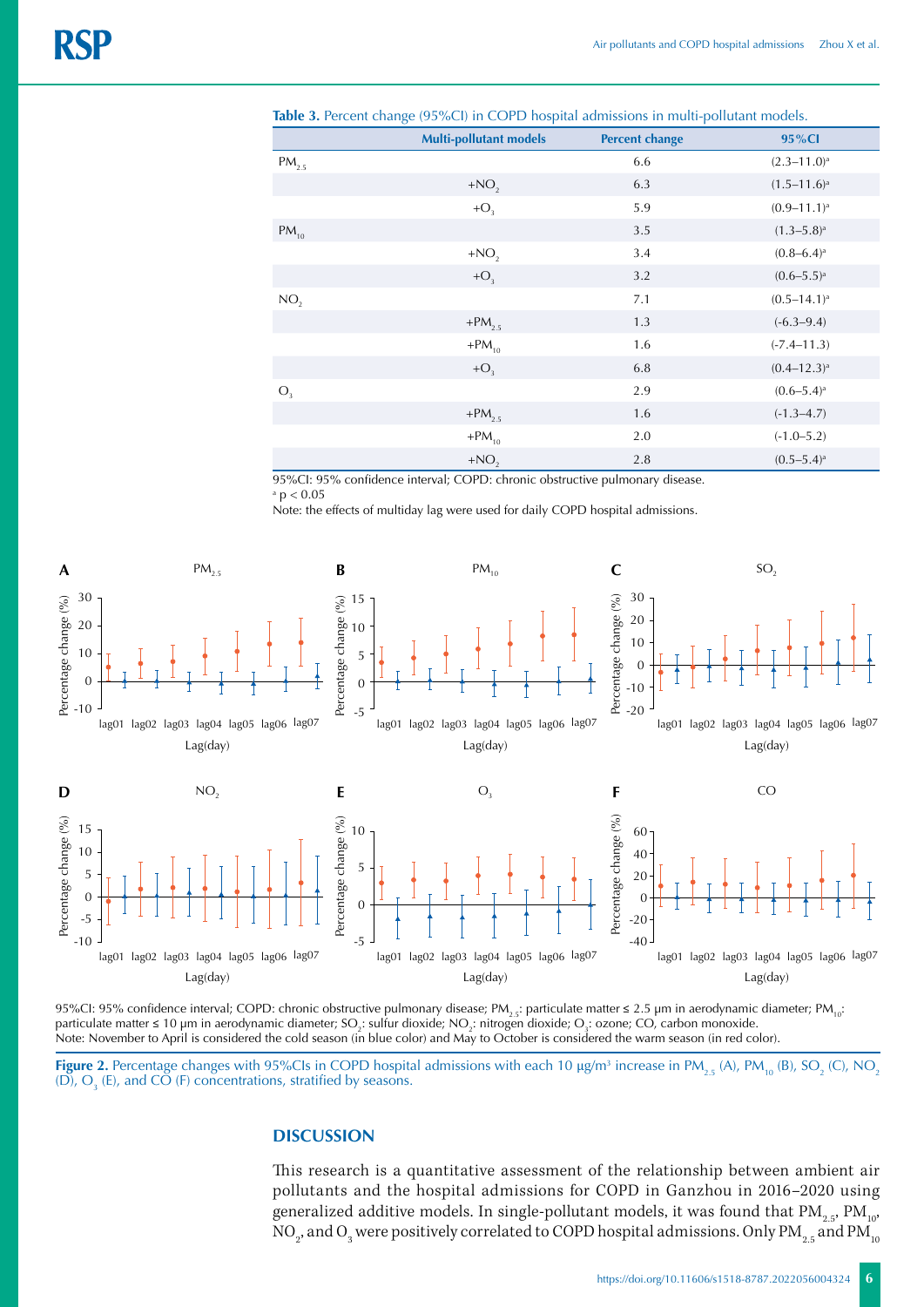kept stable in multi-pollutant models. Additionally, the association between hospital admissions for COPD and ambient air pollutants were stronger in the warm season (May–Oct) than in the cold season (Nov–Apr).

Previous studies are consistent with our results, showing that atmospheric pollutants were linked with COPD. According to the study of Tian et al.<sup>12</sup>, for an interquartile range (IQR) increase in  $PM_{2.5}$ , the daily hospital admissions for COPD increased by 6.0% (95%CI: 5.2–6.9) in the concurrent day. As found by Li et al.13 in their study on the effect of ambient fine particulate matter on hospitalizations in COPD: a 10  $\mu$ g/m $^3$  increase in PM $_{\text{2.5}}$ was associated with a 3.1% (95%CI: 1.6–4.6) increase in COPD hospitalizations. Furthermore, Shin et al.14 studied data of Canada, and found that each positive association of COPD with PM $_{2.5}$  increased the IQR in 3.4 μg/m $^3$  (hazard ratio: 1.1). An ecological study conducted in Beijing, China, reported per 10  $\mu$ g/m $^3$  increments of the PM $_{\rm 10}$  levels corresponded to 0.5% (95%CI: 0.3–0.7) increases in COPD hospital visits at lag0 $^6$ . The lag pattern of PM $_{_{2.5}}$  and PM  $_{_{\rm IC}}$ in our study is later than previous reports. This may indicate the visiting habit of patients may be limited by inadequate medical resources. Moreover, it might also be connected with environmental factors, including land-cover characteristics<sup>15</sup>.

Weichenthal et al.<sup>16</sup> confirmed the relationship between the incidence of COPD and NO<sub>2</sub>. Another study covering the data from 218 Chinese cities also indicated that every 10  $\mu$ g/m<sup>3</sup> increase in NO<sub>2</sub> was associated with a 1.7% (95%CI: 1.4–2.0) higher daily hospital admissions at the national-average level<sup>17</sup>. There already has toxicological study exploring the relationship between ozone and COPD. Wiegman et al.<sup>18</sup> reported that ozone exposure in mice causes activation of oxidative pathways resulting in chronic bronchial inflammation and COPD. A systematic review by Gao et al.<sup>19</sup> suggested that exposure to ozone was significantly positively associated with hospital admission for COPD. However, our results are inconsistent with several studies. For instance, a study conducted in Guangdong, China, found that concentrations of SO<sub>2</sub> may be linked with the number of hospital admissions for COPD<sup>20</sup>. The research by Gao et al. $^6$  showed that each 1 mg/m $^3$  increase in CO was associated with a 5.0% (95%CI: 3.1–7.0) increase in COPD hospital admissions. The relationship between ambient air pollutants and hospital admissions for COPD from different regions may also vary. Such difference may be attributed to the distinct characteristics of pollutants, study areas and research populations. Besides, different cultural factors, demographic characteristics, and eating habits may all lead to different susceptibility of people in different regions.

Results of our research also indicated that the relationship between particulate pollutants  $(PM<sub>2.5</sub>$  and PM<sub>10</sub>) and COPD hospital admissions kept robust in multi-pollutant models, which suggested the independent effects of particulate pollutants. Previous study has also provided similar results $^{21}$ . The effects of PM $_{_{2.5}}$  and PM  $_{_{10}}$  were slightly reduced when NO  $_{\rm 2}$  and  $\rm O_{3}$  were adjusted in the multi-pollutant model. A study by Liang et al. $^{22}$  reported that the attenuation of particle effect can be interpreted by the collinearity between air pollutants. However, the collinearity between atmospheric pollutants makes it difficult to precisely assess the independent effects of single pollutant on inpatient visits of COPD. Therefore, the results of the combined effects of air pollutants should be interpreted with caution even when using multi-pollutant models $^{23}$ .

Our research showed that the estimated risk was higher in the warm season when compared with the cold one. The result is consistent with mostly relevant studies<sup>6,12</sup>. However, our findings conflicted with others indicating greater adverse effects in the cold season<sup>5</sup>. During the cold seasons, residents are more likely to close the window and stay indoors. While during the warm seasons, most people may increase the outdoor activity time<sup>12</sup>. Thus, more exposure to atmospheric pollutants and adverse effects in the warm seasons may be incurred. In the future, it is necessary to investigate the seasonal variation of particulate components in detail to better explore the estimates in different seasons.

This study has some strengths. First, our study was based on daily hospital admissions data, which can be more sensitive to reflect the association between COPD and ambient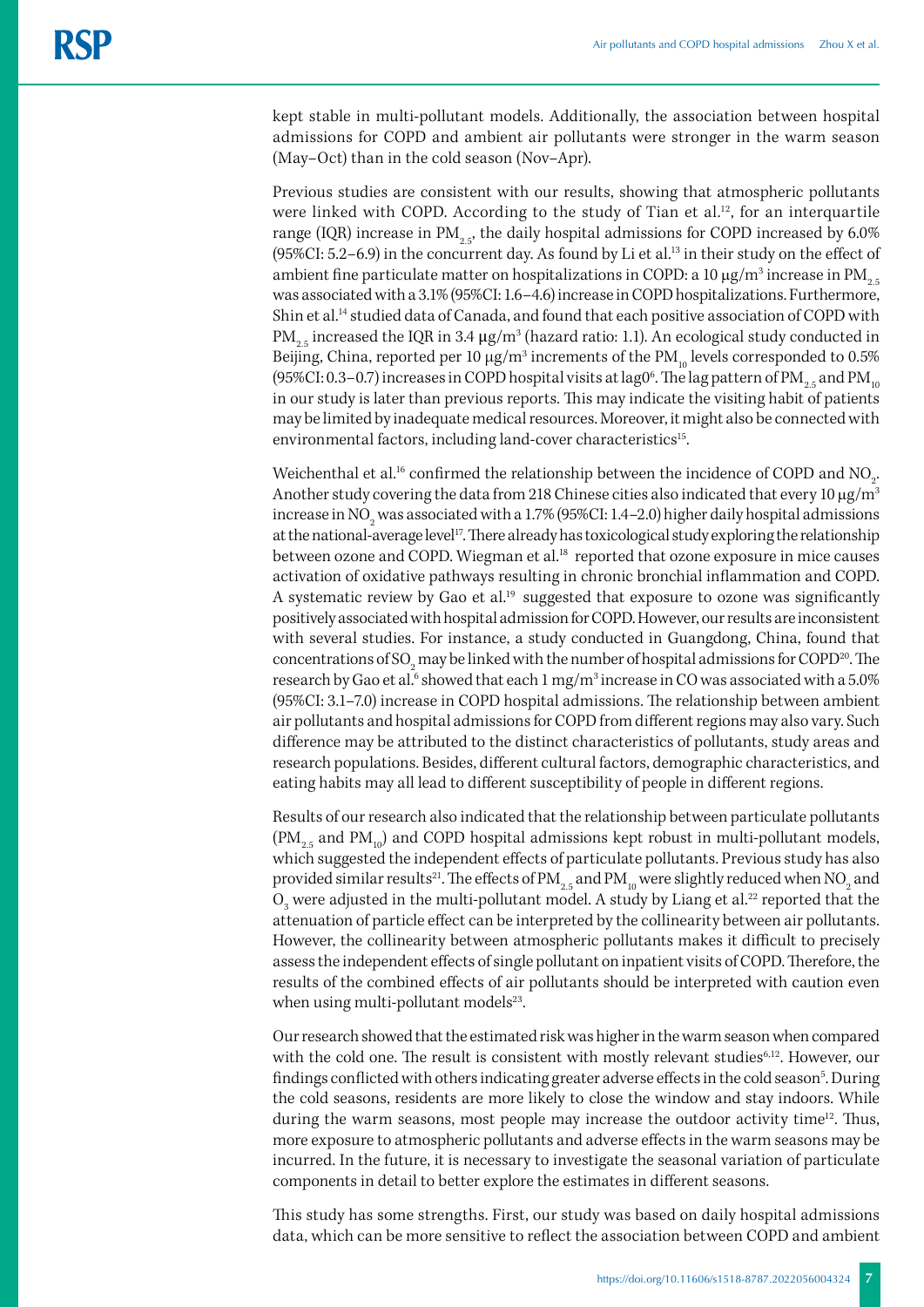air pollutants. Second, this study adopted a model controlling a series of covariates to explore the relationship between COPD hospital admissions and atmospheric pollutants in a city with relatively low levels of air pollution. Nevertheless, several limitations should be considered. First, the design of our study is a descriptive study, which can provide hypotheses for other studies, but may be limited in causal inference. Second, we only used five fixed air monitoring stations as a proxy for personal exposure, so exposure measurement errors are inevitable<sup>24</sup>. Third, the data of hospital admissions were only collected from single city in China, so the generality of the results may be limited. Fourth, several influencing factors such as legal holidays and pandemic influenza are not included in the model, which may not fully reflect the relationship between air pollutants and COPD hospital admissions.

# **CONCLUSIONS**

In Ganzhou, China, there is a positive association between COPD and ambient air pollutants composed of PM $_{\rm 2.5}$  PM $_{\rm 10}$ , NO $_{\rm 2}$  and O $_{\rm 3}$ . The adverse effects of particulate pollutants (PM $_{\rm 2.5}$ and  $PM_{10}$ ) were more stable. Additionally, atmospheric pollutants were more closely related to COPD in the warm season. We hope that our findings can help alert the government to pay more attention to the health effects of air pollutants in low-pollution areas.

# **REFERENCES**

- 1. Burney PGJ, Patel J, Newson R, Minelli C, Naghavi M. Global and regional trends in COPD mortality, 1990-2010. Eur Respir J. 2015;45:1239-1247. https://doi.org/10.1183/09031936.00142414
- 2. Chapman KR, Mannino DM, Soriano JB, Vemeire PA, Buist AS, Thun MJ, et al. Epidemiology and costs of chronic obstructive pulmonary disease. Eur Respir J. 2006;27:188-207. https://doi.org/10.1183/09031936.06.00024505
- 3. Hogg JC. Pathophysiology of airflow limitation in chronic obstructive pulmonary disease. Lancet. 2004;364(9435):709-721. https://doi.org/10.1016/S0140-6736(04)16900-6
- 4. Mannino DM, Braman S. The epidemiology and economics of chronic obstructive pulmonary disease. Proc Am Thorac Soc. 2007;4(7):502-506. https://doi.org/10.1513/pats.200701-001FM
- 5. Hwang SL, Lin YC, Guo SE, Chou CT, Lin CM, Chi MC. Fine particulate matter on hospital admissions for acute exacerbation of chronic obstructive pulmonary disease in southwestern Taiwan during 2006-2012. Int J Environ Health Res. 2017;27(2):95-105. https://doi.org/10.1080/09603123.2017.1278748
- 6. Gao N, Li C, Ji J, Yang Y, Wang S, Tian X, et al. Short-term effects of ambient air pollution on chronic obstructive pulmonary disease admissions in Beijing, China (2013-2017). Int J Chron Obstruct Pulmon Dis. 2019;14:297-309. https://doi.org/10.2147/COPD.S188900
- 7. Liu C, Liu Y, Zhou Y, Feng A, Wang C, Shi T. Short-term effect of relatively low level air pollution on outpatient visit in Shennongjia, China. Environ Pollut. 2019;245:419-426. https://doi.org/10.1016/j.envpol.2018.10.120
- 8. Liu Y, Xie S, Yu Q, Huo X, Ming X, Wang J, et al. Short-term effects of ambient air pollution on pediatric outpatient visits for respiratory diseases in Yichang city, China. Environ Pollut. 2017;227:116-124. https://doi.org/10.1016/j.envpol.2017.04.029
- 9. The People's Republic of China, Ministry of Ecology and Environment. Report on the State of the Ecology and Environment in China. Beijing (CN); 2019 [cited 2021 Dec 14]. Available from: <https://english.mee.gov.cn/Resources/Reports/soe/>
- 10. Nascimento AP, Santos JM, Mill JG, Albuquerque TTA, Reis Júnior NC, Reisen VA, et al. Association between the incidence of acute respiratory diseases in children and ambient concentrations of  $SO_{2}$ , PM<sub>10</sub> and chemical elements in fine particles. Environ Res. 2020;188:109619. https://doi.org/10.1016/j.envres.2020.109619
- 11. Raji H, Riahi A, Borsi SH, Masoumi K, Khanjani N, AhmadiAngali K, et al. Acute effects of air pollution on hospital admissions for asthma, COPD, and bronchiectasis in Ahvaz, Iran. Int J Chron Obstruct Pulmon Dis. 2020;15:501-514. https://doi.org/10.2147/COPD.S231317